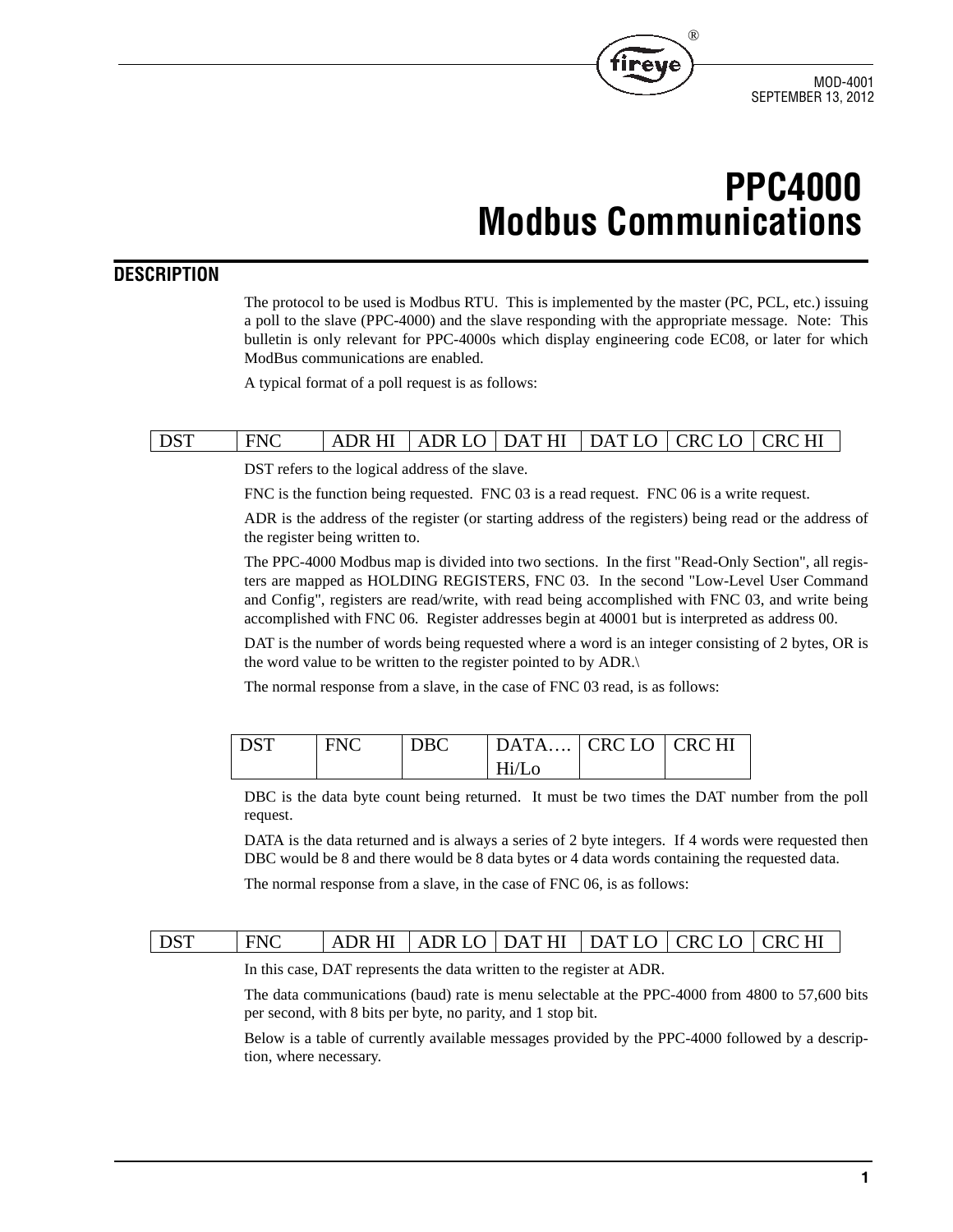| <b>Read-Only Section</b> |                 |                |                                 |                                                |
|--------------------------|-----------------|----------------|---------------------------------|------------------------------------------------|
| Holding                  | Message         | Word           | Response                        | $\overline{\text{Value}}$                      |
| Register                 | Address         | Requested      |                                 |                                                |
| 40001                    | 00              | 1              | <b>Operational State</b>        | Current operational state of the PPC 4000      |
|                          |                 |                |                                 | $(0-16)$                                       |
| 40003                    | 02              | $\overline{2}$ | <b>System On Minutes</b>        | Upper 16 bits of the 32 bit System             |
|                          |                 |                |                                 | <b>Operational Minute Counter</b>              |
| 40004                    | 03              |                | H.<br>Ŧ                         | Lower 16 bits of the 32 bit System             |
|                          |                 |                |                                 | <b>Operational Minute Counter</b>              |
| 40005                    | 04              | $\overline{2}$ | Burner on minutes               | Upper 16 bits of the 32 bit Burner Running     |
|                          |                 |                |                                 | Minute Counter                                 |
| 40006                    | $\overline{05}$ |                | $\mathbf{g}$<br>Ŧ               | Lower 16 bits of the 32 bit Burner Running     |
|                          |                 |                |                                 | <b>Minute Counter</b>                          |
| 40007                    | 06              | $\overline{2}$ | <b>Completed Burner Cycles</b>  | Upper 16 bits of the 32 bit Burner Cycle       |
|                          |                 |                |                                 | Counter                                        |
| 40008                    | 07              |                | ff.<br>$\mathbf{g}$             | Lower 16 bits of the 32 bit Burner Cycle       |
|                          |                 |                |                                 | Counter                                        |
| 40009                    | 08              | 1              | <b>Current Modulation Rate</b>  | 0-100%                                         |
| 40010                    | $\overline{09}$ | 1              | <b>Modulation Mode</b>          | Modulation Mode ( $0 =$ manual, $1 =$ auto)    |
| 40011                    | 10              | 1              | <b>Current internal</b>         | value = degree $C$ or $F$ (units)              |
|                          |                 |                | temperature of the PPC          |                                                |
|                          |                 |                | 4000                            |                                                |
| 40012                    | 11              | 1              | <b>Current Profile</b>          | At what profile point is the control currently |
|                          |                 |                | <b>Commission Point</b>         | running, (P0-P23)                              |
| 40013                    | 12              | 1              | <b>Current Calculated CO2</b>   |                                                |
|                          |                 |                | value                           |                                                |
| 40014                    | $\overline{13}$ | 1              | PPC 4000 Model                  | $0 = PPC-4000$ only                            |
|                          |                 |                |                                 | 1 = PPC-4000 plus internal Flame               |
|                          |                 |                |                                 | Safeguard Control                              |
| 40015                    | $\overline{14}$ | 1              | <b>Current Selected Profile</b> | 1 through 4                                    |
| 40016                    | 15              | 1              | Total # of commissioned         | $0 - 24$                                       |
|                          |                 |                | points in current profile       |                                                |
| 40017                    | 16              | 1              | <b>Current Profile</b>          |                                                |
|                          |                 |                | <b>Commissioned Points</b>      |                                                |
|                          |                 |                | Range                           |                                                |
| 40018                    | 17              | 1              | <b>Current Digital Input</b>    | Present state for Digital Input 1 to Digital   |
|                          |                 |                | values                          | Input 10 (1-16 for FSG ver)                    |
| 40022                    | $\overline{21}$ | $\overline{2}$ | Current VFD 1 position in       | actual position (0-1000)                       |
|                          |                 |                | 1/10th degree                   |                                                |
| 40023                    | $\overline{22}$ |                | Commanded VFD 1                 | commanded position (0-1000)                    |
|                          |                 |                | position in 1/10th degree       |                                                |
| 40024                    | 23              | $\overline{2}$ | Current VFD 2 position in       | actual position (0-1000)                       |
|                          |                 |                | 1/10th degree                   |                                                |
| 40025                    | $\overline{24}$ |                | Commanded VFD 2                 | commanded position (0-1000)                    |
|                          |                 |                | position in 1/10th degree       |                                                |
| 40026                    | $\overline{25}$ | 1              | Current running efficiency      | $(0-100\%)$                                    |
| 40027                    | 26              | 1              | <b>Current O2 Target Value</b>  |                                                |
|                          |                 |                | in 1/10th %                     |                                                |
| 40036                    | 35              | 4              | O2 Probe Status (see O2         |                                                |
|                          |                 |                | Probe Manual)                   |                                                |

 $^{\circledR}$ 

fireye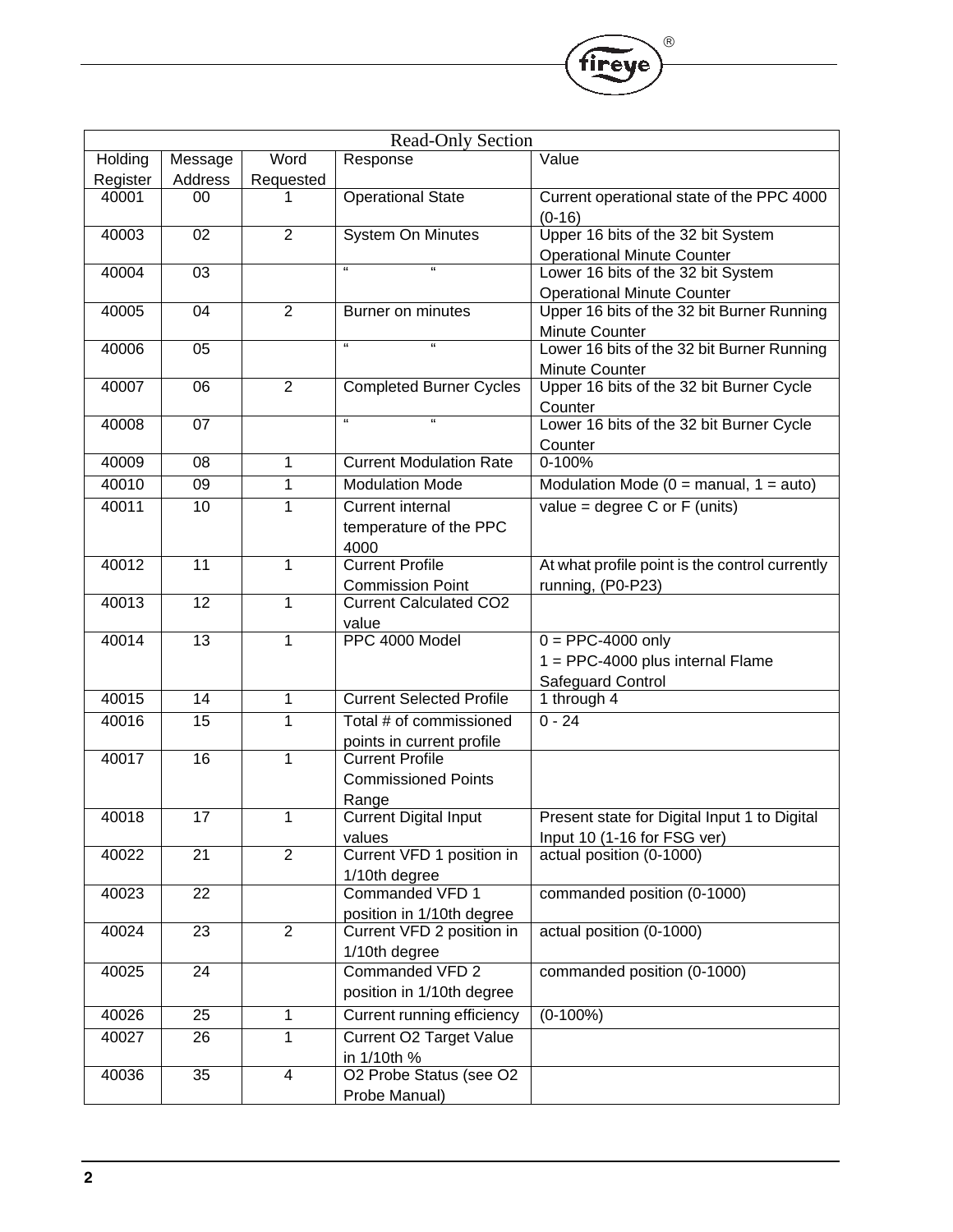| Holding           | Message                    | Word           | Response                                 | Value                                        |
|-------------------|----------------------------|----------------|------------------------------------------|----------------------------------------------|
|                   |                            |                |                                          |                                              |
| Register<br>40037 | Address<br>$\overline{36}$ | Requested      | <b>O2 Probe Stack</b>                    |                                              |
|                   |                            |                |                                          |                                              |
|                   |                            |                | Temperature (see O2                      |                                              |
| 40038             | $\overline{37}$            |                | Probe Manual)<br>O2 Probe Ambient        |                                              |
|                   |                            |                |                                          |                                              |
|                   |                            |                | Temperature (see O2                      |                                              |
|                   | $\overline{38}$            |                | Probe Manual)<br>O2 Probe O2 Level (see  |                                              |
| 40039             |                            |                |                                          |                                              |
| 40052             | 51                         | 1              | O2 Probe Manual)<br>Calibration constant | A number of "counts" ranging from 819 to     |
|                   |                            |                |                                          |                                              |
|                   |                            |                |                                          | 860. Used to normalize raw sensor            |
| 40060             |                            |                | Sensor 1 measured raw                    | readings                                     |
|                   | 59                         | $\mathbf{1}$   |                                          | Raw A/D measurement of the Primary           |
| 40061             | 60                         |                | value<br>Sensor 2 measured raw           | sensor<br>Raw A/D measurement of the Aux 1   |
|                   |                            | $\mathbf{1}$   |                                          |                                              |
|                   |                            |                | value<br>Sensor 3 measured raw           | sensor<br>Raw A/D measurement of the Aux 2   |
| 40062             | 61                         | $\mathbf{1}$   |                                          |                                              |
|                   |                            |                | value                                    | sensor<br>Raw A/D measurement of sensor 4    |
| 40066             | 65                         | 1              | Sensor 4 measured raw                    |                                              |
| 40067             | 66                         | $\mathbf{1}$   | value<br>Sensor 5 measured raw           | (Note 1)<br>Raw A/D measurement of sensor 5  |
|                   |                            |                |                                          |                                              |
| 40080             | 79                         | $\mathbf{1}$   | value<br>Servo 1 current position        | (Note 1)                                     |
|                   |                            |                |                                          |                                              |
| 40089             | $\overline{88}$            | $\mathbf{1}$   | Servo 2 current position                 |                                              |
| 40098             | 97                         | $\mathbf{1}$   | Servo 3 current position                 |                                              |
| 40107             | 106                        | $\mathbf{1}$   | Servo 4 current position                 |                                              |
| 40116             | 115                        | 1              | Servo 5 current position                 |                                              |
| 40125             | 124                        | 1              | Servo 6 current position                 |                                              |
| 40134             | 133                        | 1              | Servo 7 current position                 |                                              |
|                   |                            |                |                                          |                                              |
| 40143             | 142                        | 1              | Servo 8 current position                 |                                              |
| 40152             | 151                        | $\overline{1}$ | Servo 9 current position                 |                                              |
| 40161             | 160                        | $\mathbf{1}$   | Servo 10 current position                |                                              |
| 40191             | 190                        | 62             | <b>Lockout History</b>                   | Lower 8 bits is the number of the next       |
|                   |                            |                |                                          | lockout error count                          |
| 40192             | 191                        |                | <b>Lockout History - Current</b>         | 0 if no active error, error number otherwise |
|                   |                            |                | active error number                      | (see separate publication on PPC-4000        |
|                   |                            |                |                                          | Error Codes)                                 |
| 40193             | 192                        |                | Lockout History - Total                  | <b>Stored Lockout Count</b>                  |
|                   |                            |                | number of errors detected                |                                              |
| 40194             | 193                        |                | Lockout History - Fault 1                | Most Recent Fault. Upper 8 bits = Profile    |
|                   |                            |                |                                          | Position, lower 8 bits = Operational state   |
|                   |                            |                |                                          | when error occurred                          |
| 40195             | 194                        |                | Lockout History - Fault 1 -              |                                              |
|                   |                            |                | Error code                               |                                              |
| 40196             | 195                        |                | Lockout History - Fault 1 -              | Upper Byte = Minutes, Lower Byte =           |
|                   |                            |                | Time of Fault Occurrence                 | Seconds                                      |
| 40197             | 196                        |                | Lockout History - Fault 1 -              | Upper Byte = Day of the Month, Lower         |
|                   |                            |                | Date of Fault Occurrence                 | $Byte = Hour$                                |
| 40198             | 197                        |                | Lockout History - Fault 1 -              | Upper Byte = Weekday (0=Sunday),             |
|                   |                            |                | Date of Fault Occurrence                 | Lower Byte $=$ Month                         |
| 40199             | 198                        |                | Lockout History - Fault 1 -              |                                              |
|                   |                            |                | Year of Fault Occurrence                 |                                              |

®

fireye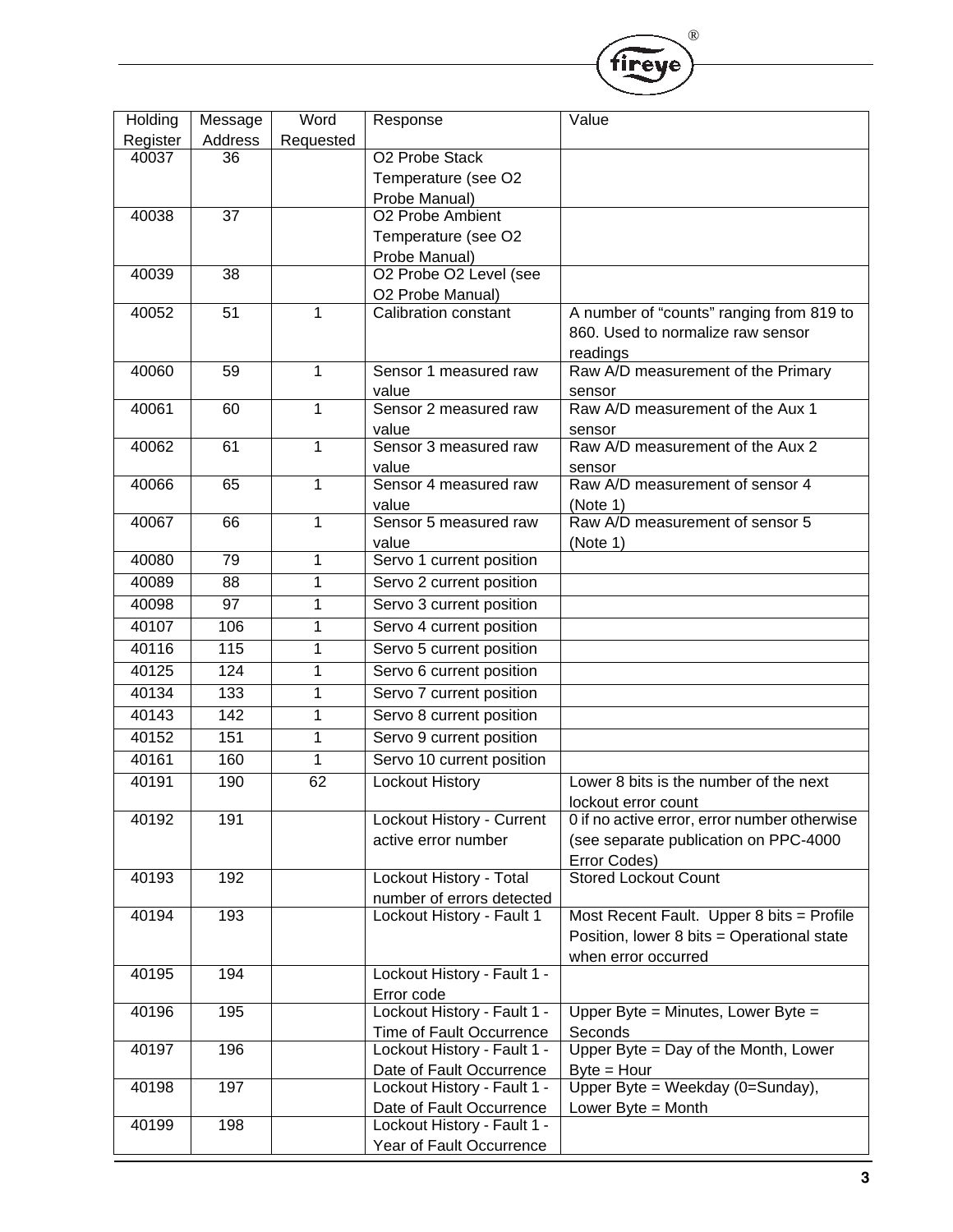|          |                  |           |                                                         | $\circledR$                                       |
|----------|------------------|-----------|---------------------------------------------------------|---------------------------------------------------|
|          |                  |           |                                                         | fireve                                            |
|          |                  |           |                                                         |                                                   |
| Holding  | Message          | Word      | Response                                                | Value                                             |
| Register | Address          | Requested |                                                         |                                                   |
| 40200    | 199              |           | Lockout History - Fault 2                               | 2nd Most Recent Fault. Upper 8 bits =             |
|          |                  |           |                                                         | Profile Position, lower 8 bits = Operational      |
|          |                  |           |                                                         |                                                   |
| 40201    | 200              |           | Lockout History - Fault 2 -                             | state when error occurred                         |
|          |                  |           | Error code                                              |                                                   |
| 40202    | $\overline{201}$ |           | Lockout History - Fault 2 -                             | Upper Byte = Minutes, Lower Byte =                |
|          |                  |           | Time of Fault Occurrence                                | Seconds                                           |
| 40203    | 202              |           | Lockout History - Fault 2 -                             | Upper Byte = Day of the Month, Lower              |
|          |                  |           | Date of Fault Occurrence                                | $Byte = Hour$                                     |
| 40204    | $\overline{203}$ |           | Lockout History - Fault 2 -                             | Upper Byte = Weekday (0=Sunday),                  |
|          |                  |           | Date of Fault Occurrence                                | Lower Byte = Month                                |
| 40205    | 204              |           | Lockout History - Fault 2 -                             |                                                   |
|          |                  |           | Year of Fault Occurrence                                |                                                   |
| 40206    | 205              |           | Lockout History - Fault 3                               | 3rd Most Recent Fault. Upper 8 bits =             |
|          |                  |           |                                                         | Profile Position, lower 8 bits = Operational      |
|          |                  |           |                                                         | state when error occurred                         |
| 40207    | 206              |           | Lockout History - Fault 3 -                             |                                                   |
|          |                  |           | Error code                                              |                                                   |
| 40208    | $\overline{207}$ |           | Lockout History - Fault 3 -                             | Upper Byte = Minutes, Lower Byte =                |
|          |                  |           | Time of Fault Occurrence                                | Seconds                                           |
| 40209    | 208              |           | Lockout History - Fault 3 -                             | Upper Byte = Day of the Month, Lower              |
|          |                  |           | Date of Fault Occurrence                                | $Byte = Hour$                                     |
| 40210    | $\overline{209}$ |           | Lockout History - Fault 3 -                             | Upper Byte = Weekday (0=Sunday),                  |
|          |                  |           | Date of Fault Occurrence                                | Lower Byte = Month                                |
| 40211    | $\overline{210}$ |           | Lockout History - Fault 3 -                             |                                                   |
|          |                  |           | Year of Fault Occurrence                                |                                                   |
| 40212    | 211              |           | Lockout History - Fault 4                               | 4th Most Recent Fault. Upper 8 bits =             |
|          |                  |           |                                                         | Profile Position, lower 8 bits = Operational      |
|          |                  |           |                                                         | state when error occurred                         |
| 40213    | $\overline{212}$ |           | Lockout History - Fault 4 -                             |                                                   |
|          | 213              |           | Error code                                              | Upper Byte = Minutes, Lower Byte =                |
| 40214    |                  |           | Lockout History - Fault 4 -                             |                                                   |
| 40215    | 214              |           | Time of Fault Occurrence                                | Seconds<br>Upper Byte = Day of the Month, Lower   |
|          |                  |           | Lockout History - Fault 4 -                             |                                                   |
| 40216    | 215              |           | Date of Fault Occurrence<br>Lockout History - Fault 4 - | $Byte = Hour$<br>Upper Byte = Weekday (0=Sunday), |
|          |                  |           |                                                         | Lower Byte = Month                                |
| 40217    | 216              |           | Date of Fault Occurrence<br>Lockout History - Fault 4 - |                                                   |
|          |                  |           | Year of Fault Occurrence                                |                                                   |
| 40218    | $\overline{217}$ |           | Lockout History - Fault 5                               | 5th Most Recent Fault. Upper 8 bits =             |
|          |                  |           |                                                         | Profile Position, lower 8 bits = Operational      |
|          |                  |           |                                                         | state when error occurred                         |
| 40219    | $\overline{218}$ |           | Lockout History - Fault 5 -                             |                                                   |
|          |                  |           | Error code                                              |                                                   |
| 40220    | $\overline{219}$ |           | Lockout History - Fault 5 -                             | Upper Byte = Minutes, Lower Byte =                |
|          |                  |           | Time of Fault Occurrence                                | Seconds                                           |
| 40221    | 220              |           | Lockout History - Fault 5 -                             | Upper Byte = Day of the Month, Lower              |
|          |                  |           | Date of Fault Occurrence                                | $Byte = Hour$                                     |
| 40222    | $\overline{221}$ |           | Lockout History - Fault 5 -                             | Upper Byte = Weekday (0=Sunday),                  |
|          |                  |           | Date of Fault Occurrence                                | Lower Byte $=$ Month                              |
| 40223    | 222              |           | Lockout History - Fault 5 -                             |                                                   |
|          |                  |           | Year of Fault Occurrence                                |                                                   |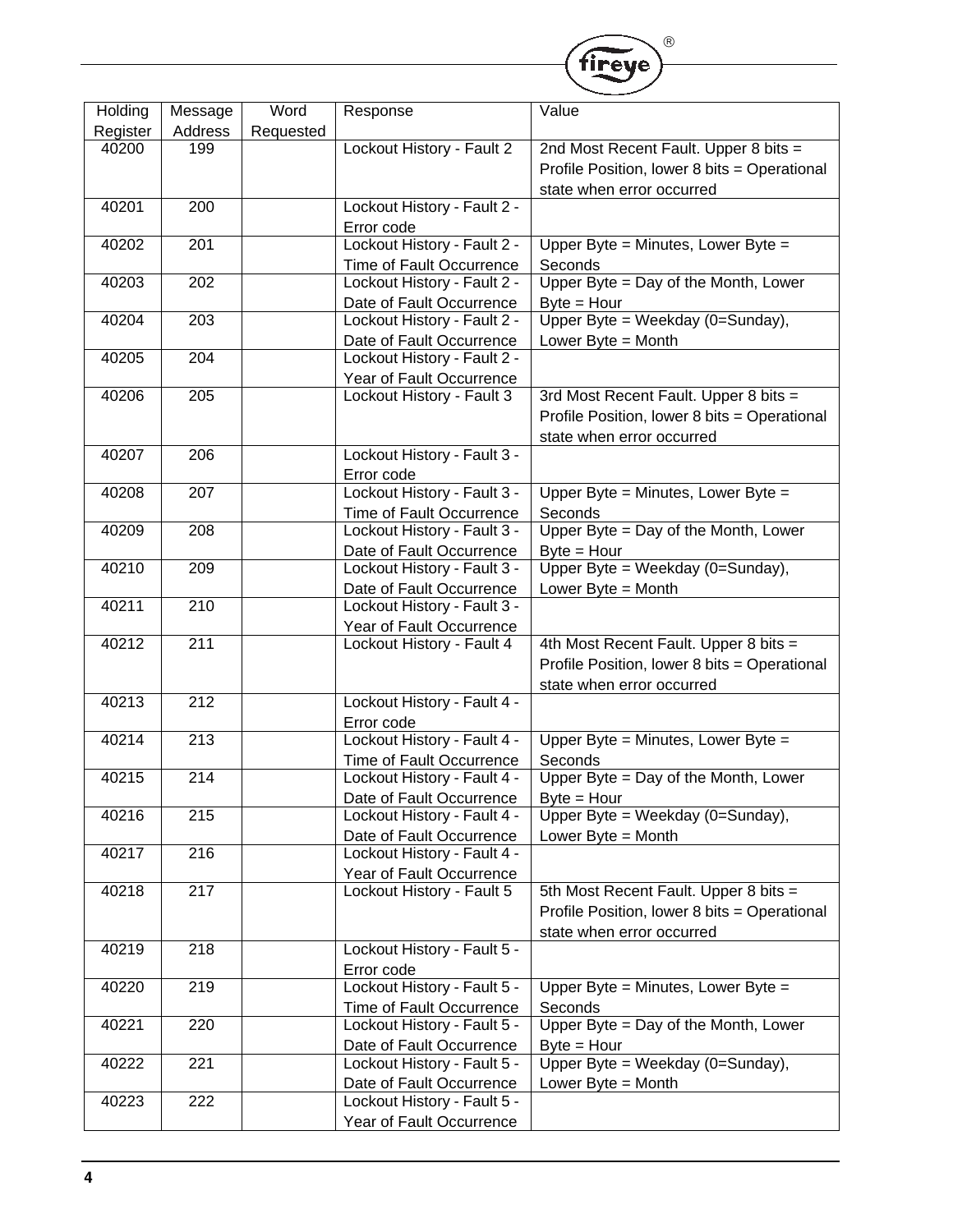| Holding  | Message          | Word      | Response                    | Value                                        |
|----------|------------------|-----------|-----------------------------|----------------------------------------------|
| Register | Address          | Requested |                             |                                              |
| 40224    | 223              |           | Lockout History - Fault 6   | 6th Most Recent Fault. Upper 8 bits =        |
|          |                  |           |                             | Profile Position, lower 8 bits = Operational |
|          |                  |           |                             | state when error occurred                    |
| 40225    | $\overline{224}$ |           | Lockout History - Fault 6 - |                                              |
|          |                  |           | Error code                  |                                              |
| 40226    | 225              |           | Lockout History - Fault 6 - | Upper Byte = Minutes, Lower Byte =           |
|          |                  |           | Time of Fault Occurrence    | Seconds                                      |
| 40227    | $\overline{226}$ |           | Lockout History - Fault 6 - | Upper Byte = Day of the Month, Lower         |
|          |                  |           | Date of Fault Occurrence    | $Byte = Hour$                                |
| 40228    | $\overline{227}$ |           | Lockout History - Fault 6 - | Upper Byte = Weekday (0=Sunday),             |
|          |                  |           | Date of Fault Occurrence    | Lower Byte = Month                           |
| 40229    | 228              |           | Lockout History - Fault 6 - |                                              |
|          |                  |           | Year of Fault Occurrence    |                                              |
| 40230    | 229              |           | Lockout History - Fault 7   | 7th Most Recent Fault. Upper 8 bits =        |
|          |                  |           |                             | Profile Position, lower 8 bits = Operational |
|          |                  |           |                             | state when error occurred                    |
| 40231    | 230              |           | Lockout History - Fault 7 - |                                              |
|          |                  |           | Error code                  |                                              |
| 40232    | 231              |           | Lockout History - Fault 7 - | Upper Byte = Minutes, Lower Byte =           |
|          |                  |           | Time of Fault Occurrence    | Seconds                                      |
| 40233    | 232              |           | Lockout History - Fault 7 - | Upper Byte = Day of the Month, Lower         |
|          |                  |           | Date of Fault Occurrence    | $Byte = Hour$                                |
| 40234    | 233              |           | Lockout History - Fault 7 - | Upper Byte = Weekday (0=Sunday),             |
|          |                  |           | Date of Fault Occurrence    | Lower Byte $=$ Month                         |
| 40235    | 234              |           | Lockout History - Fault 7 - |                                              |
|          |                  |           | Year of Fault Occurrence    |                                              |
| 40236    | 235              |           | Lockout History - Fault 8   | 8th Most Recent Fault. Upper 8 bits =        |
|          |                  |           |                             | Profile Position, lower 8 bits = Operational |
|          |                  |           |                             | state when error occurred                    |
| 40237    | 236              |           | Lockout History - Fault 8 - |                                              |
|          |                  |           | Error code                  |                                              |
| 40238    | 237              |           | Lockout History - Fault 8 - | Upper Byte = Minutes, Lower Byte =           |
|          |                  |           | Time of Fault Occurrence    | Seconds                                      |
| 40239    | 238              |           | Lockout History - Fault 8 - | Upper Byte = Day of the Month, Lower         |
|          |                  |           | Date of Fault Occurrence    | $Byte = Hour$                                |
| 40240    | 239              |           | Lockout History - Fault 8 - | Upper Byte = Weekday (0=Sunday),             |
|          |                  |           | Date of Fault Occurrence    | Lower Byte = Month                           |
| 40241    | 240              |           | Lockout History - Fault 8 - |                                              |
|          |                  |           | Year of Fault Occurrence    |                                              |
| 40242    | 241              |           | Lockout History - Fault 9   | 9th Most Recent Fault. Upper 8 bits =        |
|          |                  |           |                             | Profile Position, lower 8 bits = Operational |
|          |                  |           |                             | state when error occurred                    |
| 40243    | 242              |           | Lockout History - Fault 9 - |                                              |
|          |                  |           | Error code                  |                                              |
| 40244    | 243              |           | Lockout History - Fault 9 - | Upper Byte = Minutes, Lower Byte =           |
|          |                  |           | Time of Fault Occurrence    | Seconds                                      |
| 40245    | 244              |           | Lockout History - Fault 9 - | Upper Byte = Day of the Month, Lower         |
|          |                  |           | Date of Fault Occurrence    | $Byte = Hour$                                |
| 40246    | $\overline{245}$ |           | Lockout History - Fault 9 - | Upper Byte = Weekday (0=Sunday),             |
|          |                  |           | Date of Fault Occurrence    | Lower Byte $=$ Month                         |
| 40247    | 246              |           | Lockout History - Fault 9 - |                                              |
|          |                  |           | Year of Fault Occurrence    |                                              |
|          |                  |           |                             |                                              |

®

fireye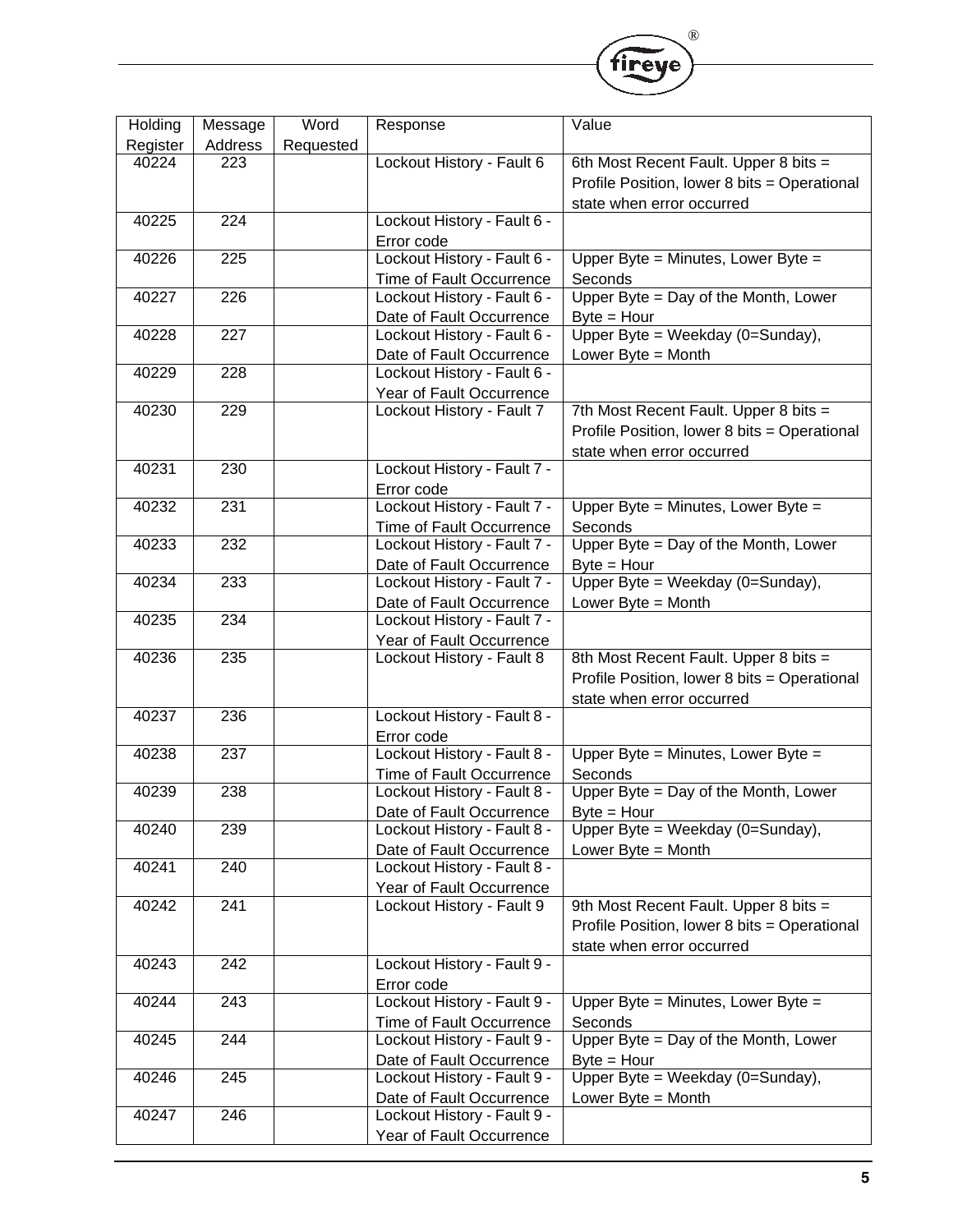|          |                  |           |                                          | ®                                            |
|----------|------------------|-----------|------------------------------------------|----------------------------------------------|
|          |                  |           |                                          | fireye                                       |
|          |                  |           |                                          |                                              |
| Holding  | Message          | Word      | Response                                 | Value                                        |
| Register | Address          | Requested |                                          |                                              |
| 40248    | 247              |           | Lockout History - Fault 10               | 10th Most Recent Fault. Upper 8 bits =       |
|          |                  |           |                                          | Profile Position, lower 8 bits = Operational |
|          |                  |           |                                          | state when error occurred                    |
| 40249    | $\overline{248}$ |           | Lockout History - Fault 10               |                                              |
|          | 249              |           | - Error code                             |                                              |
| 40250    |                  |           | Lockout History - Fault 10               | Upper Byte = Minutes, Lower Byte =           |
|          |                  |           | - Time of Fault                          | Seconds                                      |
| 40251    | $\overline{250}$ |           | Occurrence<br>Lockout History - Fault 10 | Upper Byte = Day of the Month, Lower         |
|          |                  |           | - Date of Fault                          |                                              |
|          |                  |           |                                          | $Byte = Hour$                                |
| 40252    | $\overline{251}$ |           | Occurrence<br>Lockout History - Fault 10 | Upper Byte = Weekday (0=Sunday),             |
|          |                  |           | - Date of Fault                          | Lower Byte = Month                           |
|          |                  |           | Occurrence                               |                                              |
| 40253    | 252              |           | Lockout History - Fault 10               |                                              |
|          |                  |           | - Year of Fault                          |                                              |
|          |                  |           | Occurrence                               |                                              |
| 40265    | 264              | 1         | Sensor 1 set point value                 |                                              |
| 40266    | 265              | 1         | Sensor 1 Cut In value                    |                                              |
| 40267    | 266              | 1         | Sensor 1 Cut Out value                   |                                              |
|          |                  |           |                                          |                                              |
| 40269    | 268              | 1         | Sensor 1 Margin Alarm                    |                                              |
| 40270    | 269              | 1         | value<br>Sensor 1 Limit Alarm            |                                              |
|          |                  |           | value                                    |                                              |
| 40273    | 272              | 1         | Sensor 2 set point value                 |                                              |
| 40274    | $\overline{273}$ | 1         | Sensor 2 Cut In value                    |                                              |
| 40275    | 274              | 1         | Sensor 2 Cut Out value                   |                                              |
|          |                  |           |                                          |                                              |
| 40277    | 276              | 1         | Sensor 2 Margin Alarm                    |                                              |
| 40278    | 277              | 1         | value<br>Sensor 2 Limit Alarm            |                                              |
|          |                  |           | value                                    |                                              |
| 40281    | 280              | 1         | Sensor 3 set point value                 |                                              |
| 40282    | $\overline{281}$ | 1         | Sensor 3 Cut In value                    |                                              |
| 40283    | 282              | 1         | Sensor 3 Cut Out value                   |                                              |
|          |                  |           |                                          |                                              |
| 40285    | 284              | 1         | Sensor 3 Margin Alarm                    |                                              |
| 40286    | 285              | 1         | value<br>Sensor 3 Limit Alarm            |                                              |
|          |                  |           | value                                    |                                              |
| 40289    | 288              | 1         | Sensor 4 set point value                 |                                              |
| 40290    | 289              | 1         | Sensor 4 Cut In value                    |                                              |
| 40291    | 290              | 1         | Sensor 4 Cut Out value                   |                                              |
|          |                  |           |                                          |                                              |
| 40293    | 292              | 1         | Sensor 4 Margin Alarm                    |                                              |
| 40294    | 293              | 1         | value<br>Sensor 4 Limit Alarm            |                                              |
|          |                  |           | value                                    |                                              |
| 40297    | 296              | 1         | Sensor 5 set point value                 |                                              |
| 40298    | 297              | 1         | Sensor 5 Cut In value                    |                                              |
|          | 298              |           | Sensor 5 Cut Out value                   |                                              |
| 40299    |                  | 1         |                                          |                                              |
| 40301    | 300              | 1         | Sensor 5 Margin Alarm                    |                                              |
|          |                  |           | value                                    |                                              |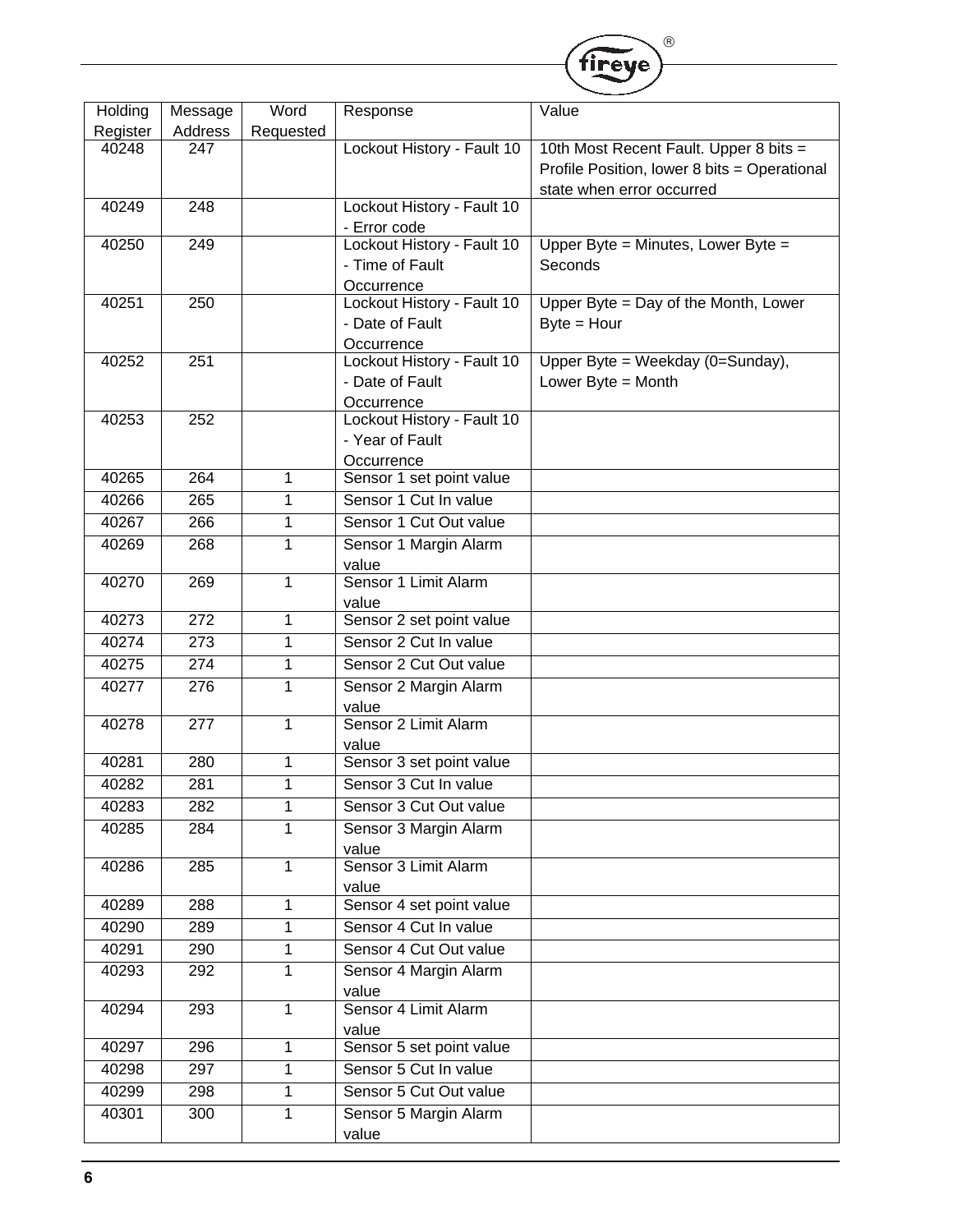| <b>Holding</b> | Message | Word      | Response                            | Value                                        |
|----------------|---------|-----------|-------------------------------------|----------------------------------------------|
| Register       | Address | Requested |                                     |                                              |
| 40302          | 301     |           | Sensor 5 Limit Alarm                |                                              |
|                |         |           | value                               |                                              |
| 40347          | 346     | 10        | <b>PCV Setpoint string</b>          | 20 character string                          |
| 40357          | 356     | 10        | PCV measured value                  | 20 character string                          |
|                |         |           | string                              |                                              |
|                |         |           | Lower Level User Command and Config |                                              |
| 41002          | 1001    |           | <b>Burner Control On/Off</b>        | True, False (1,0). Setting this to 1 turns   |
|                |         |           |                                     | the burner on.                               |
| 41003          | 1002    |           | <b>Burner Control Low Fire</b>      | True, False (1,0). Setting this to a 1 sets  |
|                |         |           |                                     | the PPC 4000 to Low Fire.                    |
| 41004          | 1003    | 1         | <b>Burner Control Lead Lag</b>      | True, False (1,0). Setting this to a 1 makes |
|                |         |           |                                     | the PPC 4000 into a sequence master          |
|                |         |           |                                     | (When sequencing is enabled).                |
| 41005          | 1004    |           | <b>Burner Control Auto</b>          | True, False (1,0). Setting this to a 1 sets  |
|                |         |           | Manual                              | the PPC 4000 to Auto Modulation Control.     |
| 41018          | 1017    |           | <b>Manual Modulation Rate</b>       | Value of the manual modulation rate (has     |
|                |         |           |                                     | no effect until the PPC 4000 is in Manual    |
|                |         |           |                                     | Modulation Mode).                            |

#### **Interpreting Input Sensor "Raw" Values**

The calibration constant is factory set to achieve the proper reading at 4mA and 20 mA. It is based on the actual hardware in the product and the A/D reference voltage in the micro controller at the time of manufacture. It has a range of 819 to 860 counts and is accessible from register 51 (40052). This should be the first value read in and used for all pressure and temperature calculations.

®

The calibration constant is used to convert the actual "raw" sensor reading to meaningful pressure or temperature values. The pressure sensors are all 0 psig at the 4 mA and below reading. For the two temperature sensors, 32-350 and 32-752, the maximum range of each is 318 and 720 degrees respectively.

If the calibration constant represents 20 mA input then 1/5 of that represents 4 mA input or 0.2 times the calibration constant.

To convert a pressure or temperature "raw" reading to actual units, use the following:

((["Raw" Reading /calibration constant] - 0.2) / 0.8) \* Sensor Range) + Sensor Offset where Reading is the value returned from modbus register 40060, 40061 or 40062.

| <b>SENSOR TYPE</b> | <b>SENSOR RANGE</b> | <b>SENSOR OFFSET</b> |
|--------------------|---------------------|----------------------|
| TS350-2, -4, -8    | 318                 | 32                   |
| TS752-2, -4, -8    | 720                 | 32                   |
| <b>BLPS-15</b>     | 15                  |                      |
| <b>BLPS-25</b>     | 39.7                | $-14.7$              |
| <b>BLPS-30</b>     | 30                  |                      |
| <b>BLPS-200</b>    | 200                 |                      |
| <b>BLPS-300</b>    | 300                 |                      |

Note 1: Sensors 4 or 5 do not reference this calibration constant and thus only raw signal values are applicable.